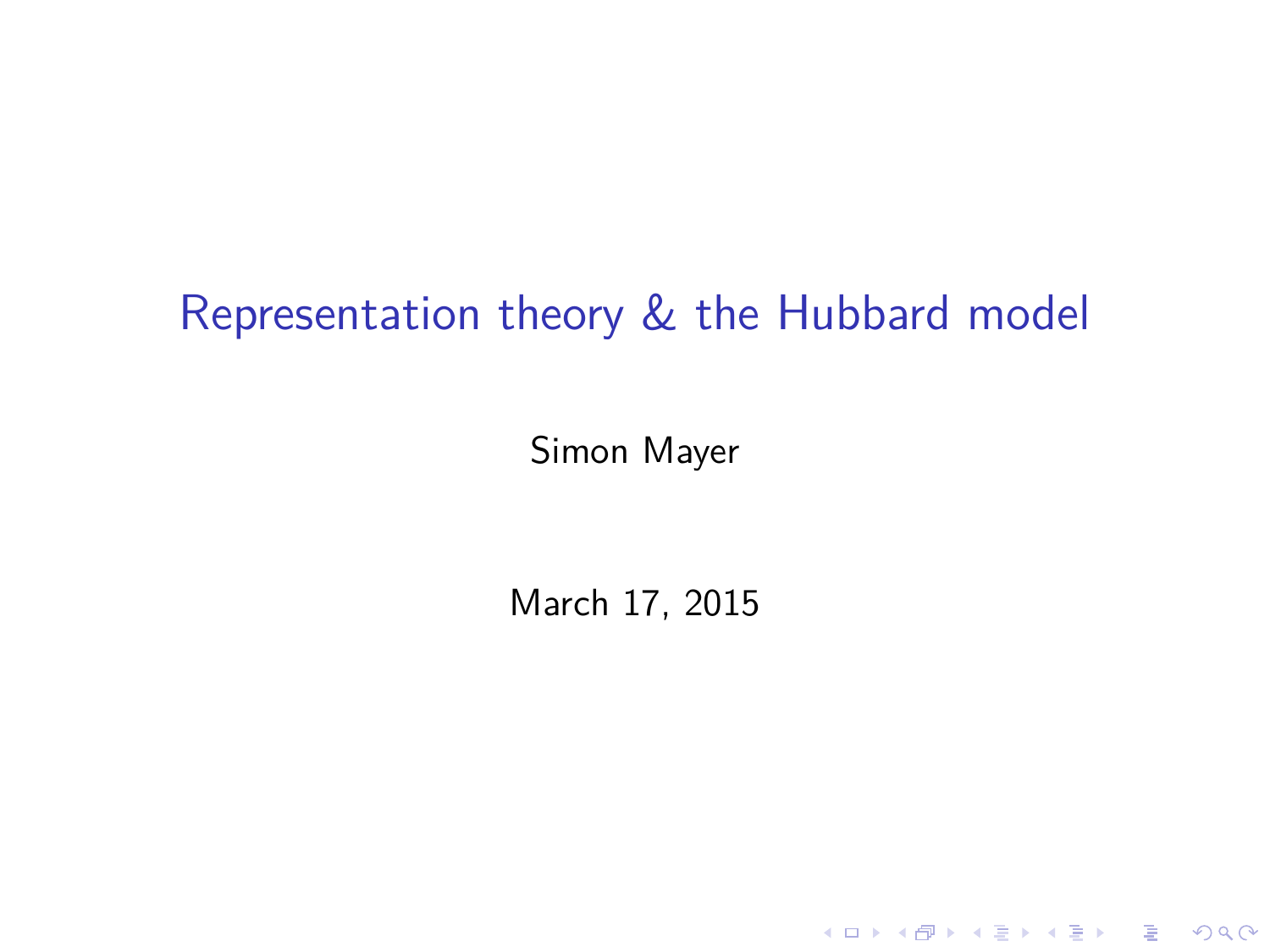

1. [The Hubbard model](#page-2-0)

2. [Representation theory of the symmetric group](#page-4-0)  $S_n$ 

3. [Representation theory of the special unitary group](#page-10-0)  $SU(n)$ 

K ロ ▶ K 個 ▶ K 할 ▶ K 할 ▶ 이 할 → 9 Q Q →

4. [Ordering of energy levels](#page-17-0)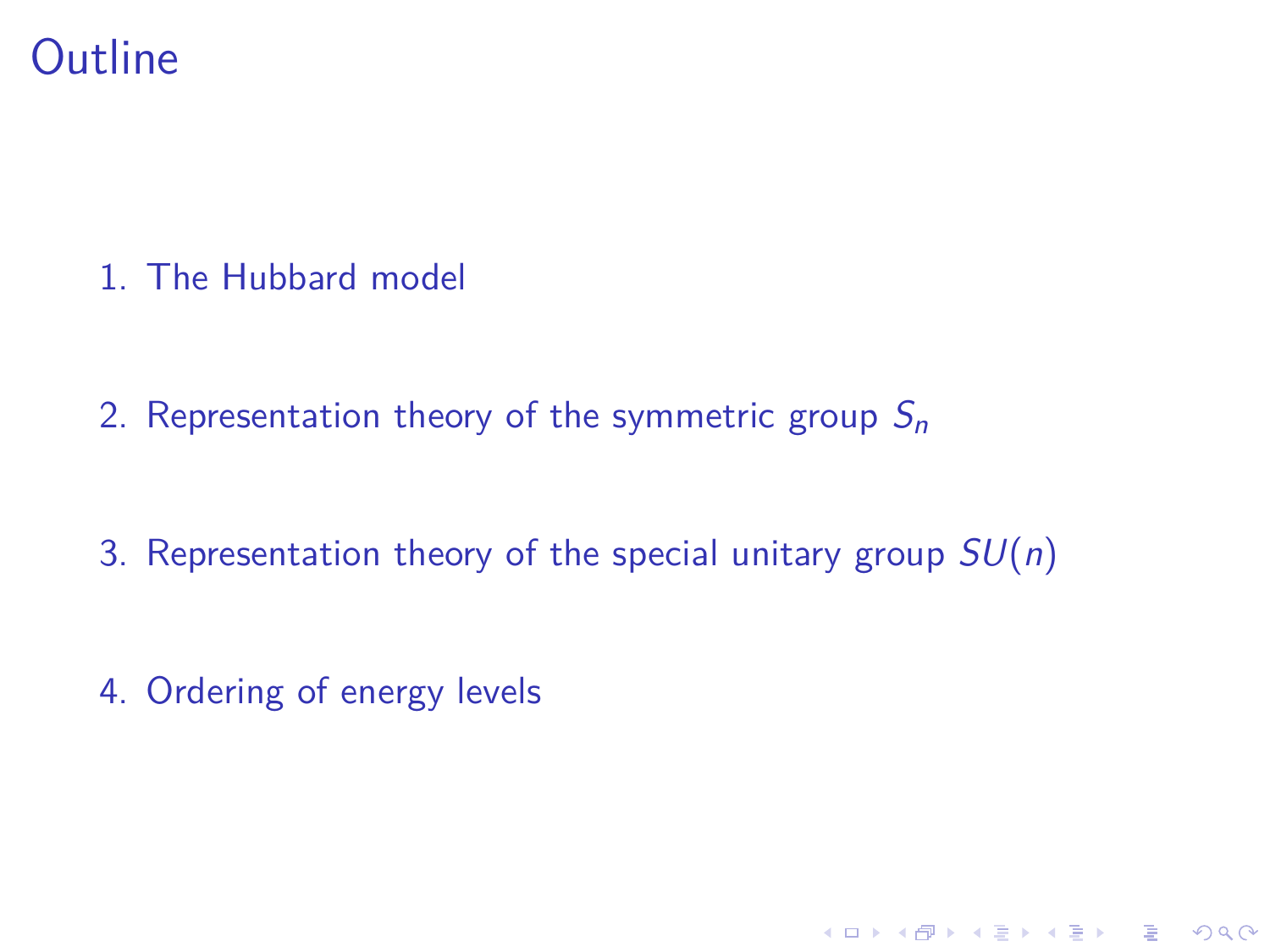# <span id="page-2-0"></span>The Hubbard model

 $\blacktriangleright$  General Hamiltonian

$$
H = -\sum_{i,j,\sigma} t_{ij} \left( c_{i\sigma}^{\dagger} c_{j\sigma} + \text{h.c.} \right) + \sum_{i} U_i (n_i - \mu)^2
$$
\n
$$
\overbrace{\text{hopping term}}^{i,j,\sigma} \underbrace{\sigma \in \{1,\ldots,N\}}_{\text{on-site interaction}}
$$

 $\blacktriangleright$  Simplifying assumptions

$$
t_{ij} = t
$$
 for nearest neighbours,  $U_i = U$  for all sites

**Kロトメ部トメミトメミト ミニのQC**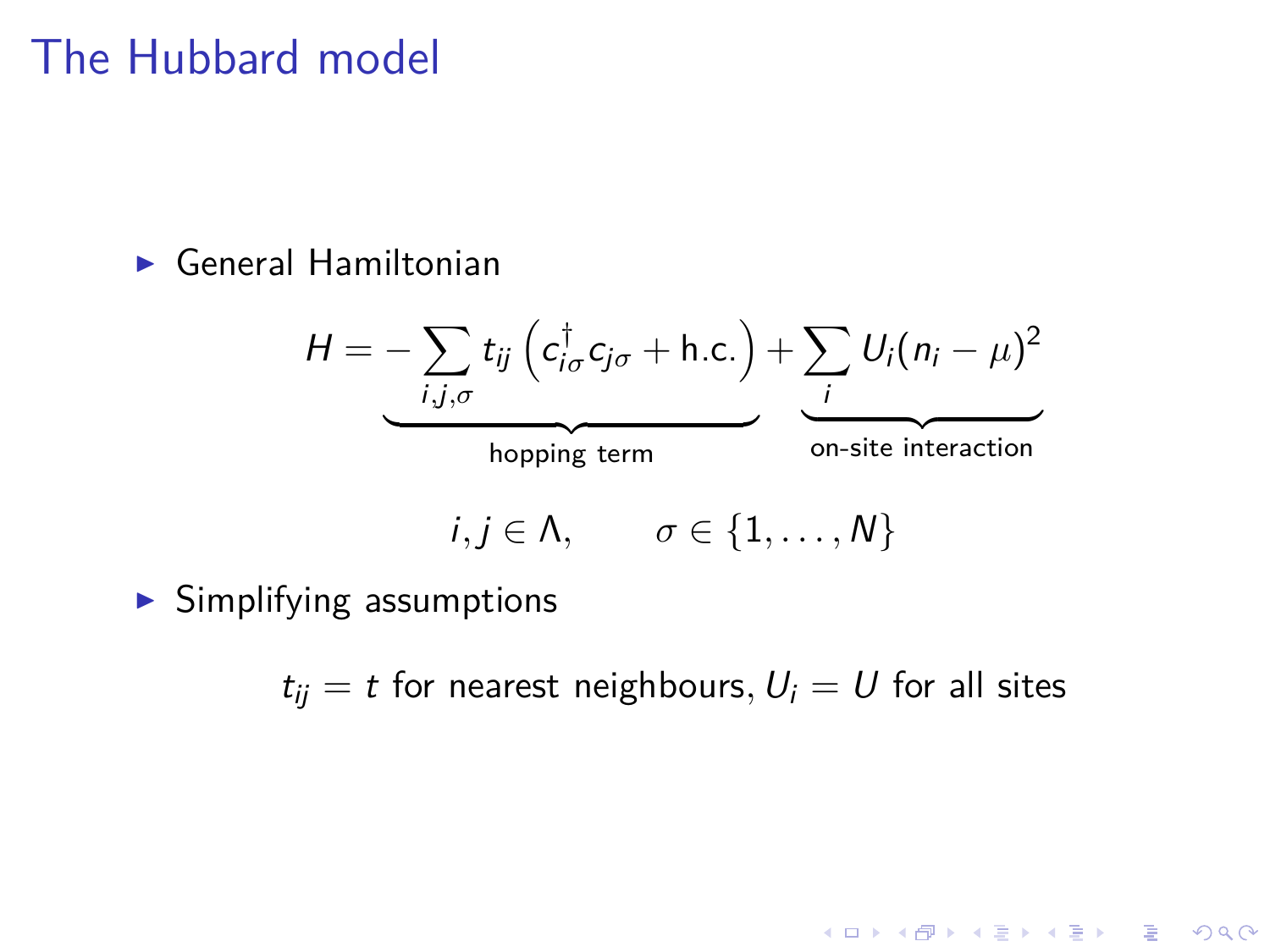### Strong coupling limit

 $\triangleright$  Strong on-site interaction, weak (relative to on-site) hopping term:

$$
\frac{U}{t}\gg 1
$$

 $\triangleright$  Second order perturbation theory

$$
H_{\text{eff}} = J \sum_{\langle i,j \rangle} \mathbf{S}_i \cdot \mathbf{S}_j, \quad J = \frac{2t^2}{U}
$$

(generalized) Heisenberg antiferromagnet, **S**<sup>i</sup> is "spin" operator at site *i*: usual spin operator for  $N = 2$ , generalized spin operator for N *>* 2

4 0 > 4 4 + 4 = + 4 = + = + + 0 4 0 +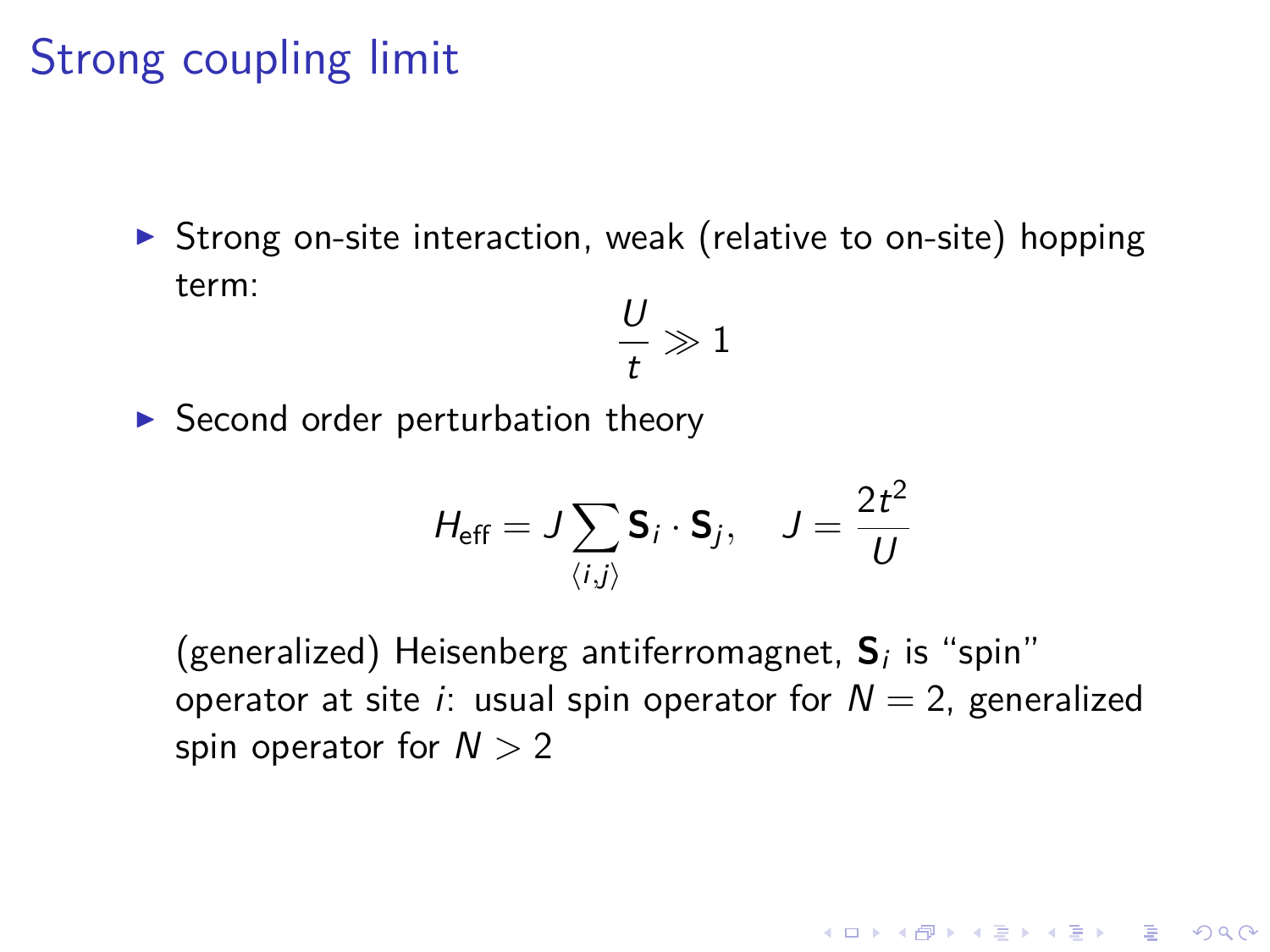- <span id="page-4-0"></span> $S_n =$  group of permutations of  $\{1, \ldots, n\}$
- **Induction for**  $\sigma \in S_n$

$$
\sigma = \begin{pmatrix} 1 & 2 & \cdots & n \\ \sigma(1) & \sigma(2) & \cdots & \sigma(n) \end{pmatrix}
$$

or in cycle notation

$$
\begin{pmatrix}12345\\53124\end{pmatrix}\leftrightarrow (15423), \quad \begin{pmatrix}12345\\31254\end{pmatrix}\leftrightarrow (132)(45)
$$

► Conjugacy class of  $a \in S_n$ 

$$
Cl(a) = \{b \in S_n : \exists g \in S_n \text{ with } b = gag^{-1}\}\
$$

determined by cycle structure  $(\nu_1, \ldots, \nu_n)$ , index marks length of cycle

4 0 > 4 4 + 4 = + 4 = + = + + 0 4 0 +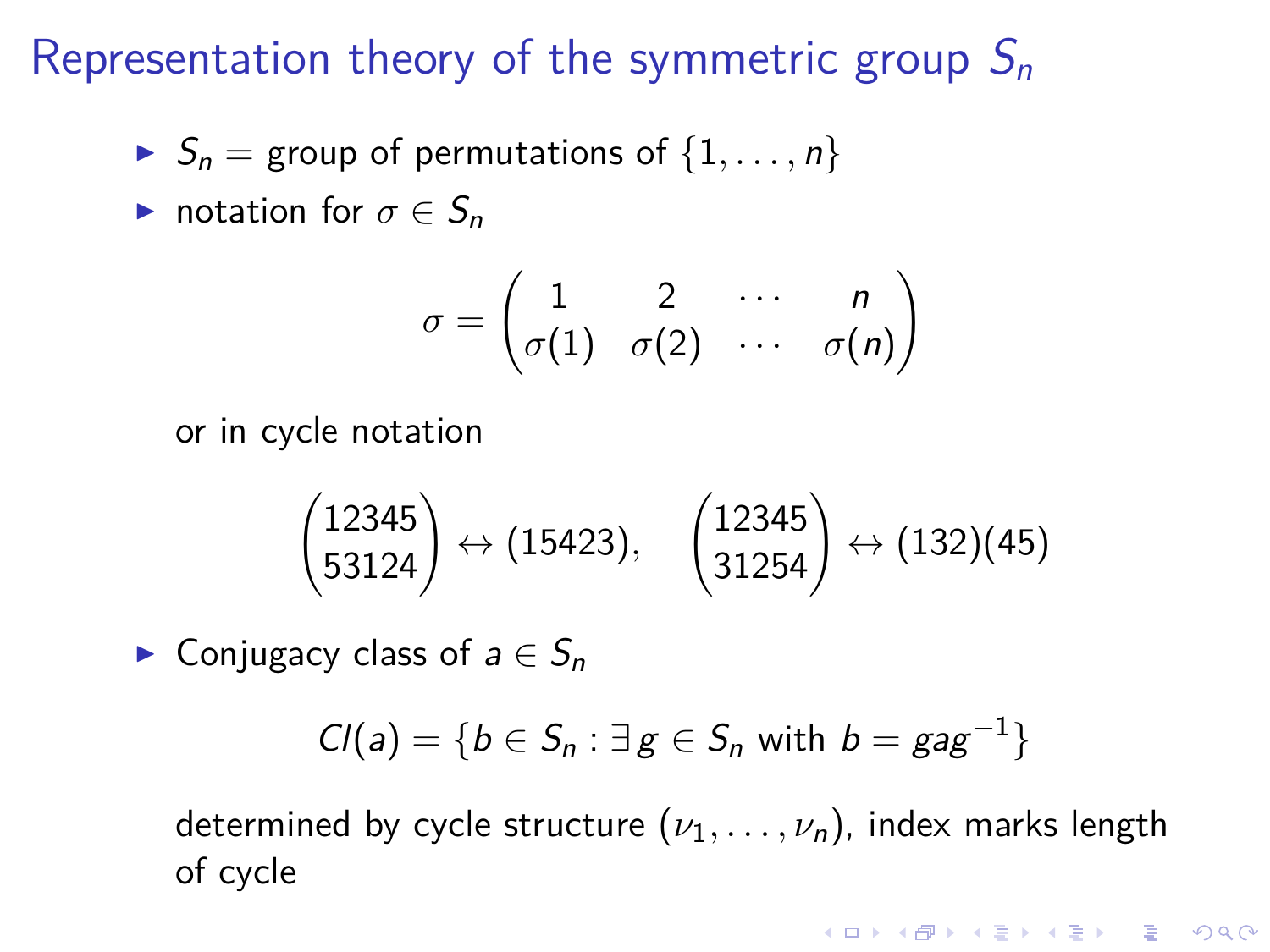- **Constraint**  $\nu_1 + 2\nu_2 + \cdots + n\nu_n = n$
- Switch variables  $\lambda_1 = \nu_1 + \cdots + \nu_n$ ,  $\lambda_2 = \nu_2 + \cdots + \nu_n$ , ...  $λ<sub>n</sub> = ν<sub>n</sub>$
- **F** Then  $\lambda_1$   $> \cdots$   $> \lambda_n$  and  $\lambda_1$  +  $\cdots$  +  $\lambda_n$  = n
- $\lambda = (\lambda_1, \ldots, \lambda_n)$  is a partition of *n*, represented by Young diagram
- Example:  $\lambda = (3, 2, 1, 1)$  represented by



**KORKARYKERKER POLO** 

 $\blacktriangleright$  1-1 correspondence between conjugacy class and Young diagram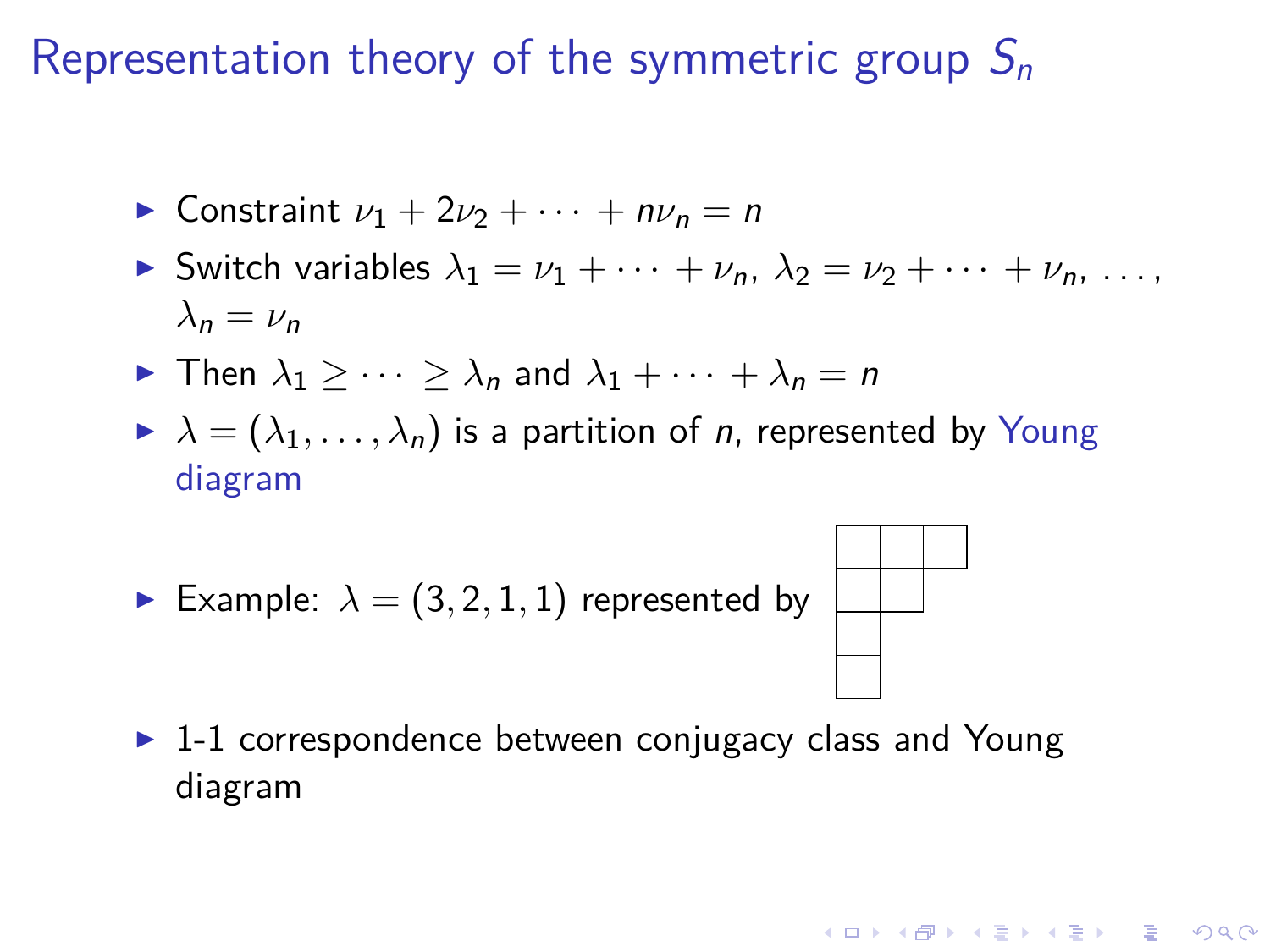- Result:  $\#$  of Young diagrams  $=$   $\#$  of conjugacy classes  $=$ # of inequivalent irreducible representations (irreps) of  $S_n$
- **I** Attach to each distinct Young diagram  $\lambda$  a distinct irrep  $F_{\lambda}$  of  $S_n$
- ▶ Young tabloid corresponding to a Young diagram is a decomposition of  $\{1, \ldots, n\}$  into a union of disjoint sets with  $\#$  of elements given by  $\lambda_i$ . E.g. tabloid for  $\lambda=(3,2,1,1)$  is  ${t} = {2, 3, 5}{1, 7}{4}{6}$
- $\blacktriangleright$   $M_{\lambda}$ : set of all tabloids corresponding to  $\lambda$ ,

$$
\#M_{\lambda}=\frac{n!}{\lambda_1!\cdots\lambda_n!}.
$$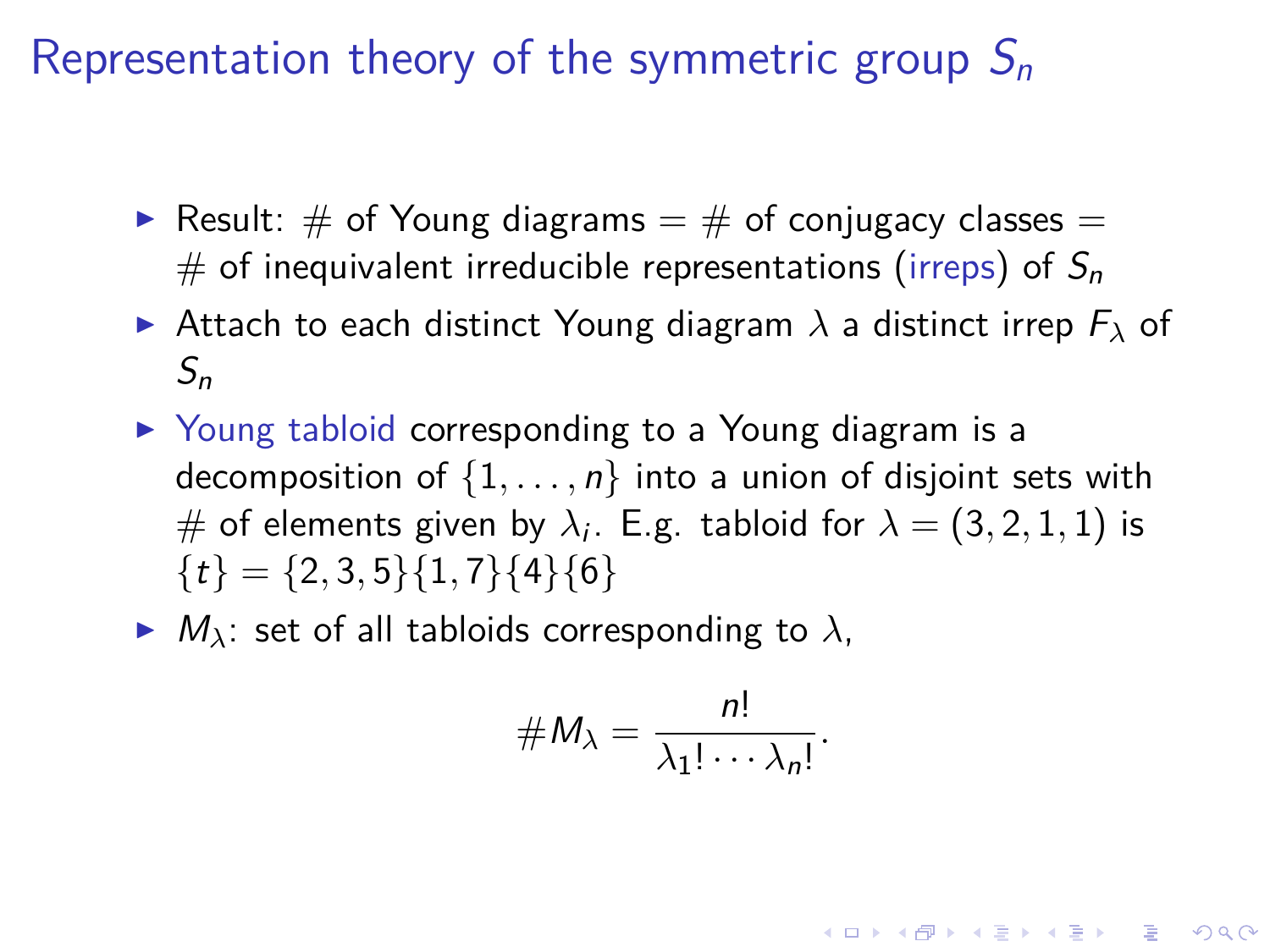- Exect Let  $S_n$  act on  $M_\lambda$ , get a representation of  $S_n$  on  $\mathcal{F}(M_\lambda)$ , the space of functions on M*<sup>λ</sup>*
- $\triangleright$  Examples:  $\lambda = (n)$ ,  $\lambda = (n-1, 1)$ ,  $\lambda = (n-2, 2)$
- $\triangleright$  Goal: To each  $\lambda$  corresponds unique "new" irrep  $F_{\lambda}$  of  $\mathcal{F}(M_{\lambda})$ ; the space  $\mathcal{F}(M_{\lambda})$  decomposes into direct sum of irreps isomorphic to certain of the  $F_\mu$  with  $\mu \geq \lambda$  (with multiplicity) together with the one unique new rep F*<sup>λ</sup>*

 $\Rightarrow$  Each Young diagram determines an irrep of  $S_n$ .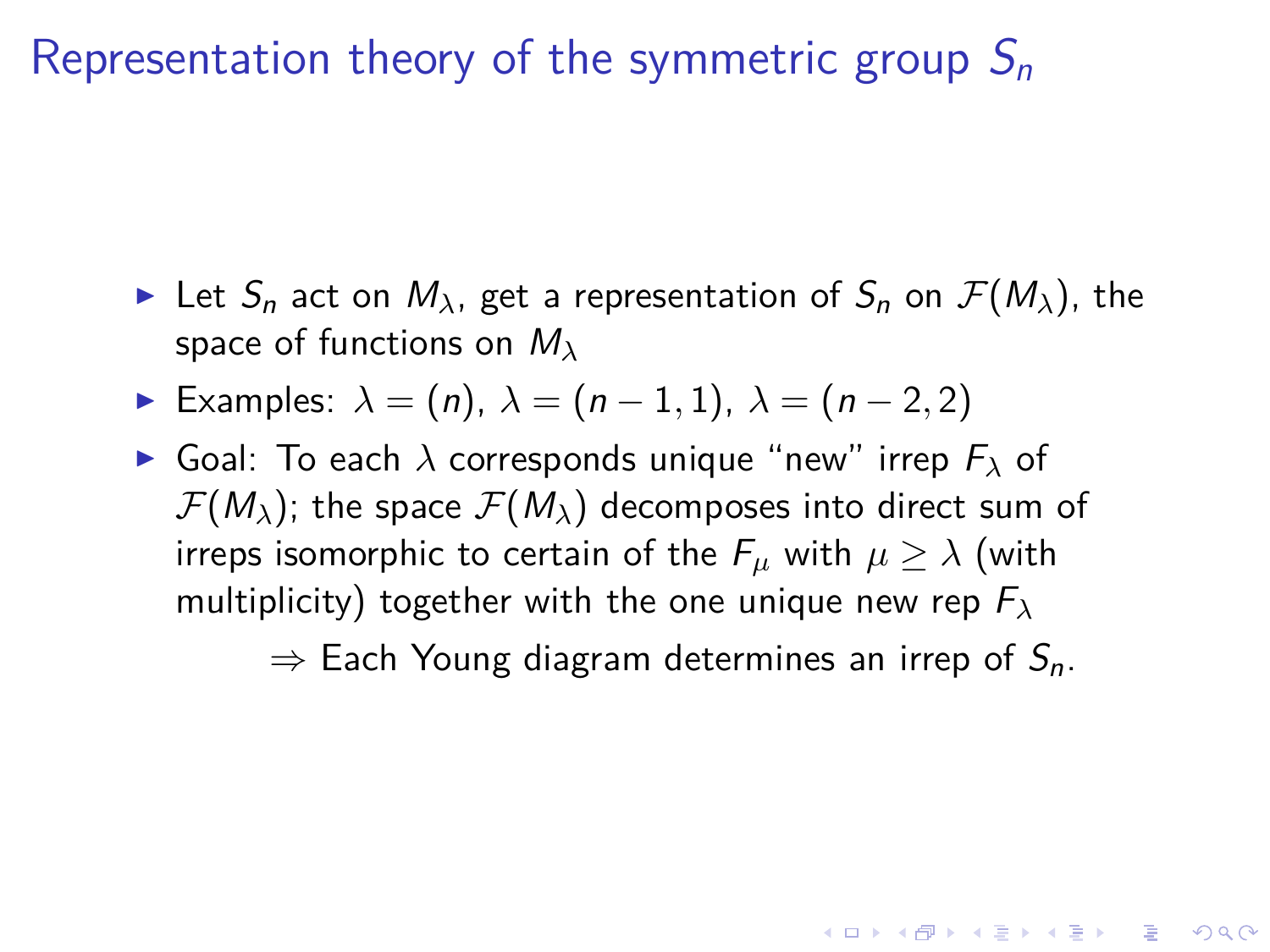- $\triangleright$  Young tableau t corresponding to  $\lambda$ : assignment of the numbers  $1, \ldots, n$  to each of the boxes of  $\lambda$ ; order matters! Every Young tableau gives rise to a Young tabloid
- **Example:** Young diagram  $\lambda = (3, 2, 1, 1)$ , Young tableau

$$
t = \frac{3 \ 5 \ 2}{4}
$$
, Young tabloid {t} = {2, 3, 5}{1, 7}{4}{6}

 $C_t$  = subgroup of  $S_n$  permuting the numbers in the columns of  $t$  among themselves; e.g. for  $t$  as above,  $C_t = S_{\{3,1,4,6\}} \times S_{\{5,7\}}$ 

YO A 4 4 4 4 5 A 4 5 A 4 D + 4 D + 4 D + 4 D + 4 D + 4 D + + E + + D + + E + + O + O + + + + + + + +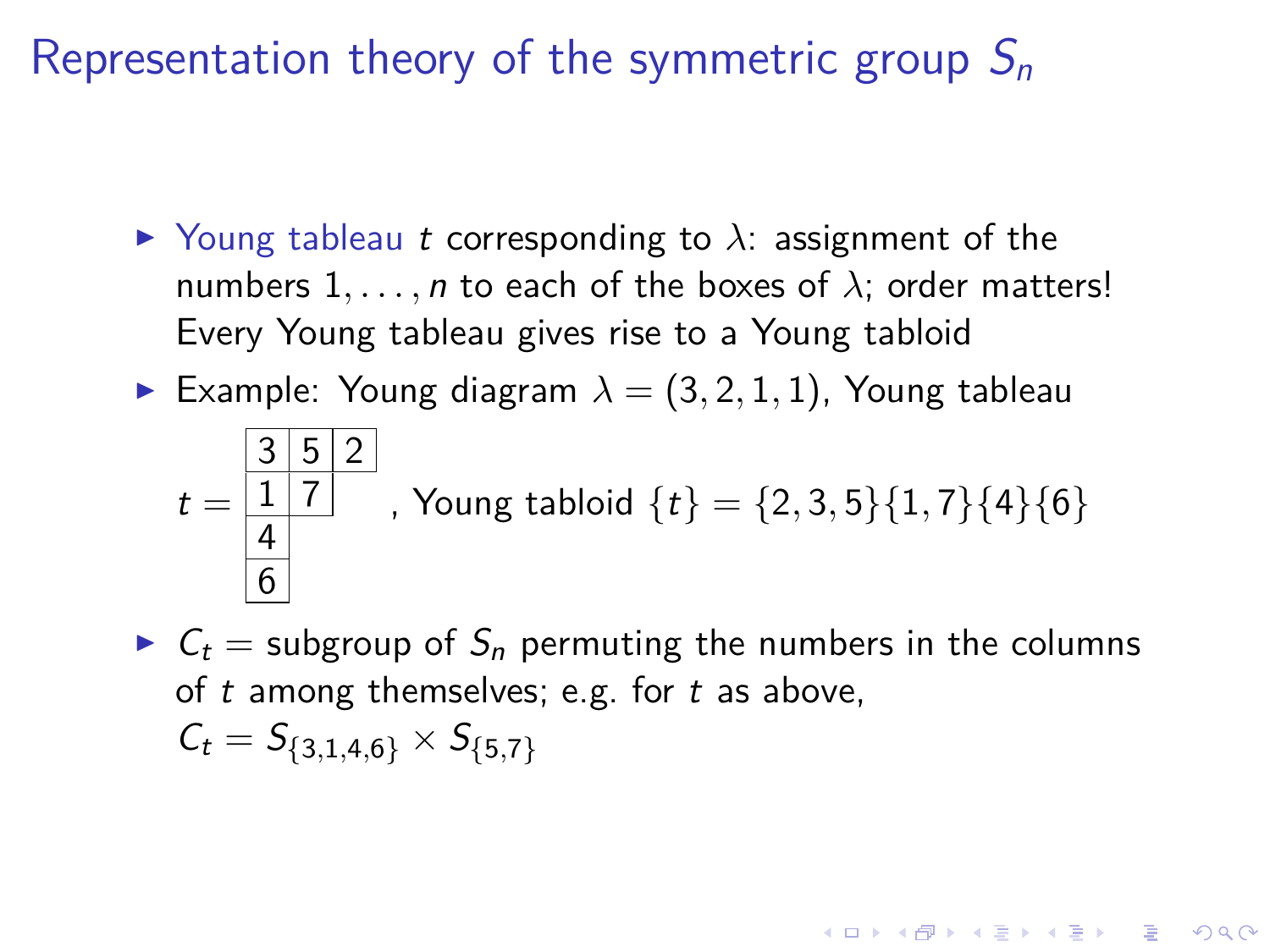- $\blacktriangleright$   $e_t = \sum_{\pi \in \mathcal{C}_t} \text{sgn}(\pi) \delta_{\pi\{t\}}$  for  $\delta$  the unit function on  $\mathcal{F}(M_{\lambda})$
- **Fi** Then define  $F_{\lambda} = \text{span}(e_t)$  where t ranges over all tableaux corresponding to *λ*
- $\blacktriangleright$  Useful: Hook formula

$$
\dim F_{\lambda} = \frac{n!}{\prod_{b \in \lambda} \text{hook length}(b)}
$$

KELK KØLK VELKEN EL 1990

Example: Construct  $e_t$  for  $S_3$  with the Young diagram

$$
\lambda=(2,1)=
$$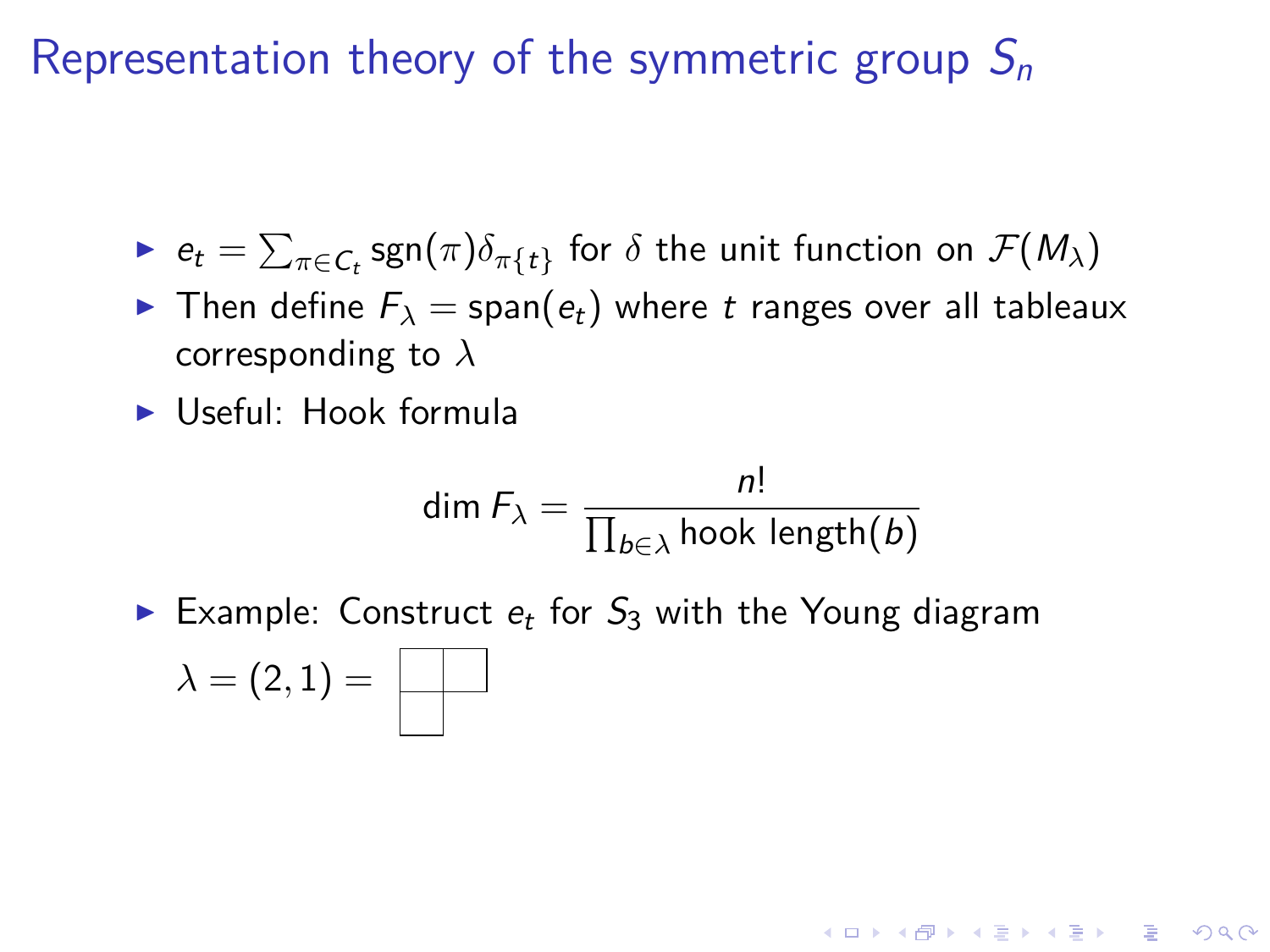<span id="page-10-0"></span>Strategy:

- $\triangleright$  Establish connection between irreps of the symmetric group and irreps of  $GL(n)$
- <sup>I</sup> Since SU(n) ⊂ SL(n*,* C) ⊂ GL(n*,* C), we will get rep of SU(n)

**KORKARYKERKER POLO** 

In Show that they are irreducible and all of the irreps of  $SU(n)$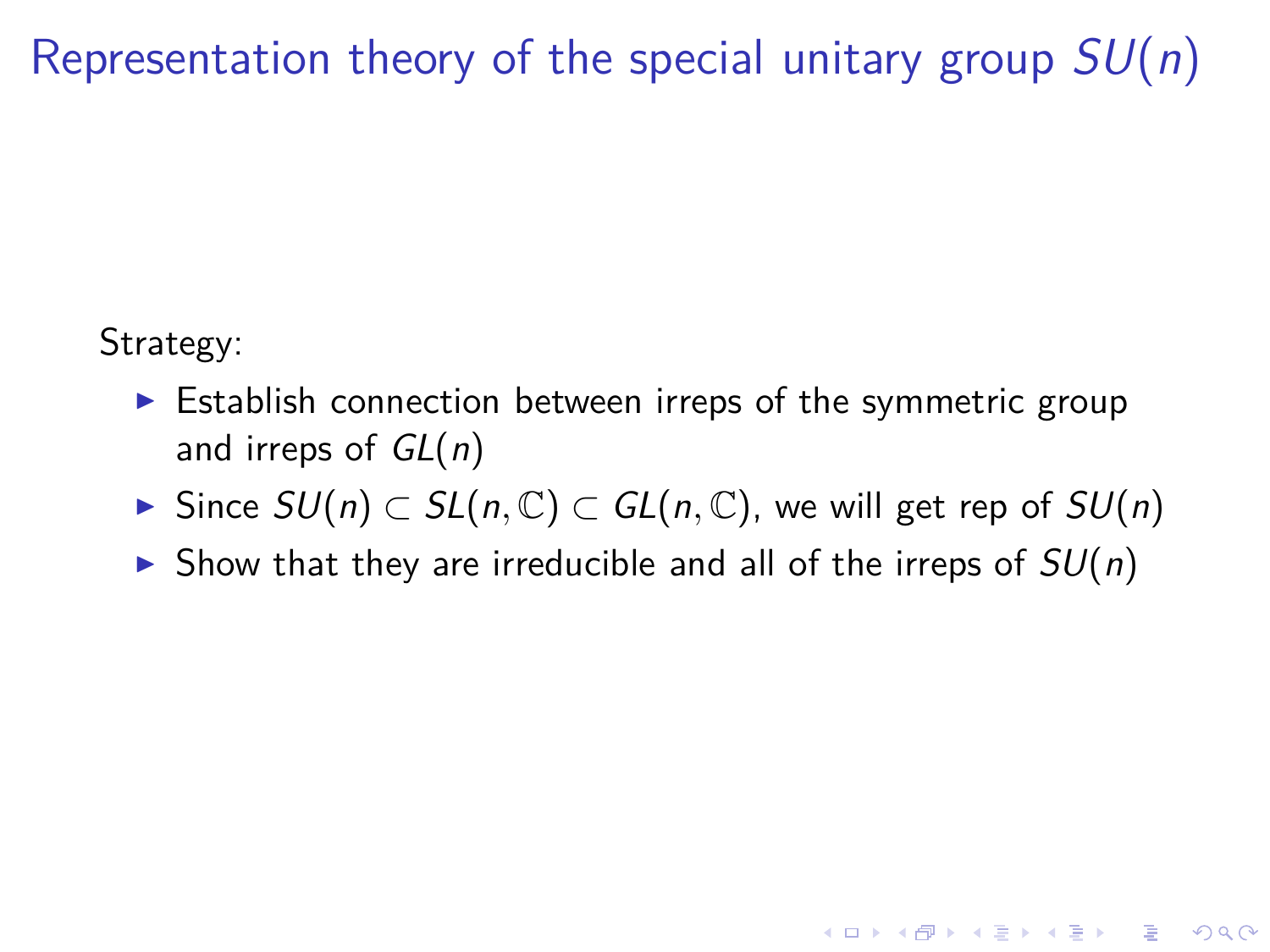- ► Look at  $V \otimes V$  for  $V$  a finite dim. vector space
- ► S<sub>2</sub> acts on  $V \otimes V$  by  $(12)x \otimes y = y \otimes x$ , has two 1-dim. irreps: trivial rep and sgn rep
- ► Have decomposition  $V \otimes V = S^2(V) \oplus \Lambda^2(V)$  into symmetric and antisymmetric tensors
- $\blacktriangleright$   $S^2(V)$  is direct sum of  $\frac{1}{2}n(n+1)$  copies of trivial rep of  $S_2$
- ►  $\Lambda^2(V)$  is direct sum of  $\frac{1}{2}n(n-1)$  copies of sgn rep of  $S_2$
- ► A linear transformation on V,  $A(x \otimes y) = Ax \otimes Ay$ , commutes with the action of  $S_2$ :

$$
A(12)(x\otimes y) = A(y\otimes x) = Ay\otimes Ax = (12)Ax\otimes Ay = (12)A(x\otimes y)
$$

**KORKAR KERKER SAGA** 

► Get rep of  $GL(V)$  on  $V \otimes V$  that commutes with  $S_2$  (and is irreducible on the subspaces  $S^2$  and  $\Lambda^2$ )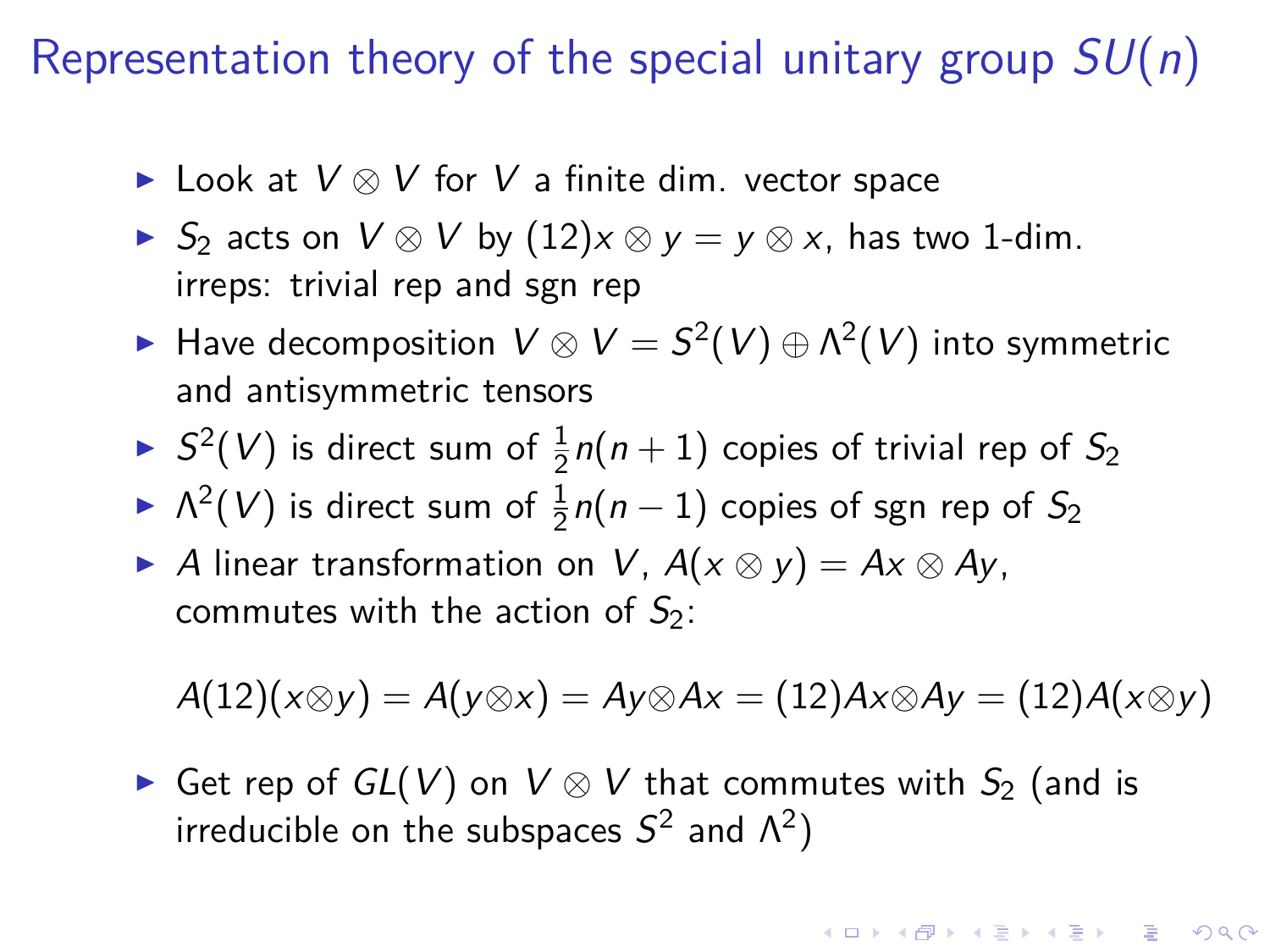- ► Now decompose  $T_rV = V \otimes \cdots \otimes V$  (r factors) into irreducibles
- $\blacktriangleright$  There exist distinct irreps  $(\rho_i, U_i)$  of  $GL(V)$ , associated with a different rep  $(\sigma_i,F_i)$  of  $S_r$ . Have decomposition

$$
T_rV=(U_1\otimes F_1)\oplus\cdots\oplus (U_p\otimes F_p)
$$

 $\blacktriangleright$   $f_i = \dim F_i$ ,  $s_i = \dim U_i$ , then  $T_rV$  decomposes under  $GL(V)$ into a direct sum of  $f_i$  copies of  $U_i$  and under  $\mathcal{S}_r$  into a direct sum of  $s_i$  copies of  $F_i$ 

KELK KØLK VELKEN EL 1990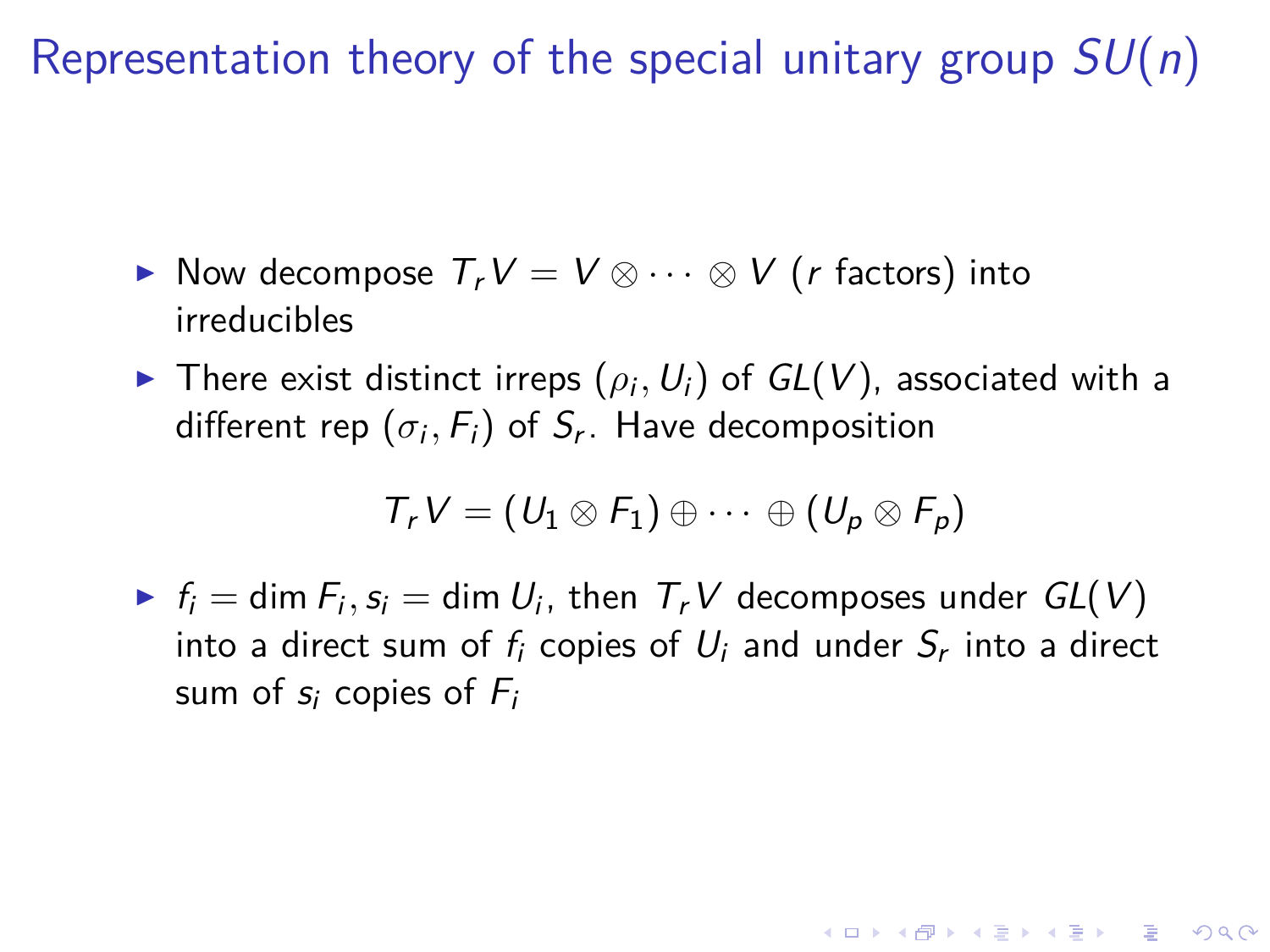**F** Take Young diagram  $\lambda$ , let dim  $V = n$ . Then define the entries of the dimension table by  $d_{ii} = n + j - i$ , where i labels the rows and *j* labels the columns of  $\lambda$ . We have

$$
\dim U_{\lambda} = \frac{\prod_{b \in \lambda} \text{hook length}(b)}{\prod_{b \in \lambda} d(b)}
$$

Example:  $\lambda = (4, 3, 1)$ 

$$
d = \begin{array}{cccc} n & n+1 & n+2 & n+3 \\ n-1 & n & n+1 & n \end{array}
$$
, hook length =  $\begin{array}{|c|c|c|} \hline 6 & a & b \\ \hline 4 & a & b & 1 \\ \hline 1 & 1 & 1 & 1 \end{array}$ 

$$
\begin{array}{c|c|c|c}\n6 & 4 & 3 & 1 \\
4 & 2 & 1 & \\
\hline\n1 & & & \\
\end{array}
$$

**KORKAR KERKER SAGA** 

So for  $n = 3$ , we have

dim 
$$
U_{\lambda} = \frac{3 \cdot 4 \cdot 5 \cdot 6 \cdot 2 \cdot 3 \cdot 4}{6 \cdot 4 \cdot 3 \cdot 4 \cdot 2} = 15
$$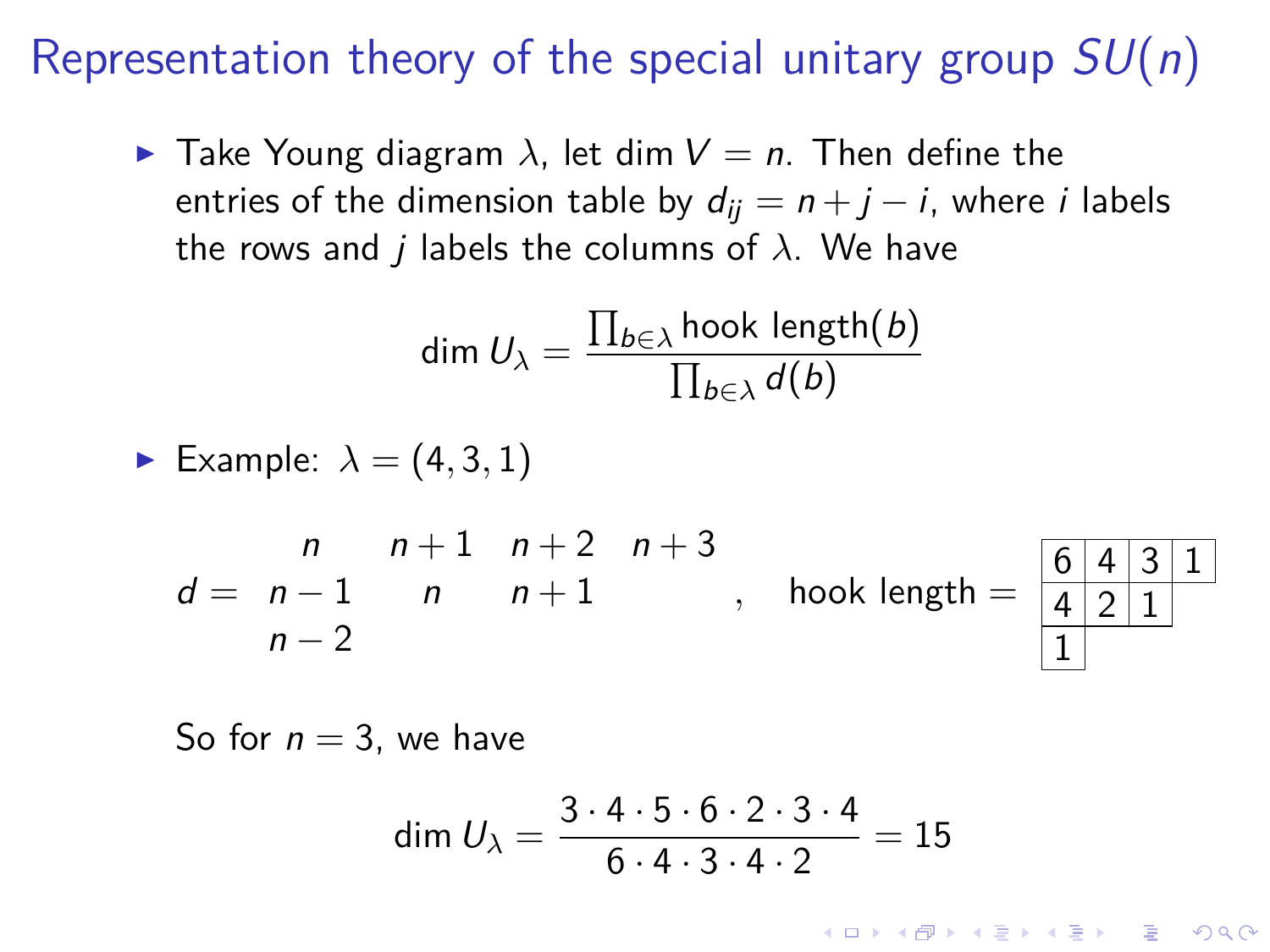- $\blacktriangleright$   $\lambda$  a Young diagram,  $F_{\lambda}$  corresponding irrep of  $S_r$ .  $T_rV$  has component  $W_{\lambda} = U_{\lambda} \otimes F_{\lambda}$ , t a tableau of type  $\lambda$
- $\blacktriangleright$  Define

$$
E_t = \sum_{\sigma \in C_t, \pi \in R_t} \operatorname{sgn}(\sigma) \sigma \pi
$$

 $\blacktriangleright$  Then  $E_t(T_rV) = U_\lambda ⊗ e_t = \{ \phi(e_t) : \phi \in \text{Hom}_{S_r}(F_\lambda, T_rV) \},$ so  $E_t(T_t V)$  gives a copy of the irrep  $U_\lambda$ ; in particular  $E_t(v_{i_1}\otimes\cdots\otimes v_{i_r})$  span the space  $E_t(\mathcal{T}_r V)$  when  $v_1,\ldots,v_r$  is a basis of V and the indices  $i_i$  range from 1 to n

- $\blacktriangleright$  Get basis of  $E_t(T_rV)$  by arranging the  $v_{i_j}$  so that
	- $\blacktriangleright$  *i<sub>i</sub>* are non-decreasing along the rows
	- **Exercitly increasing on the columns of**  $\lambda$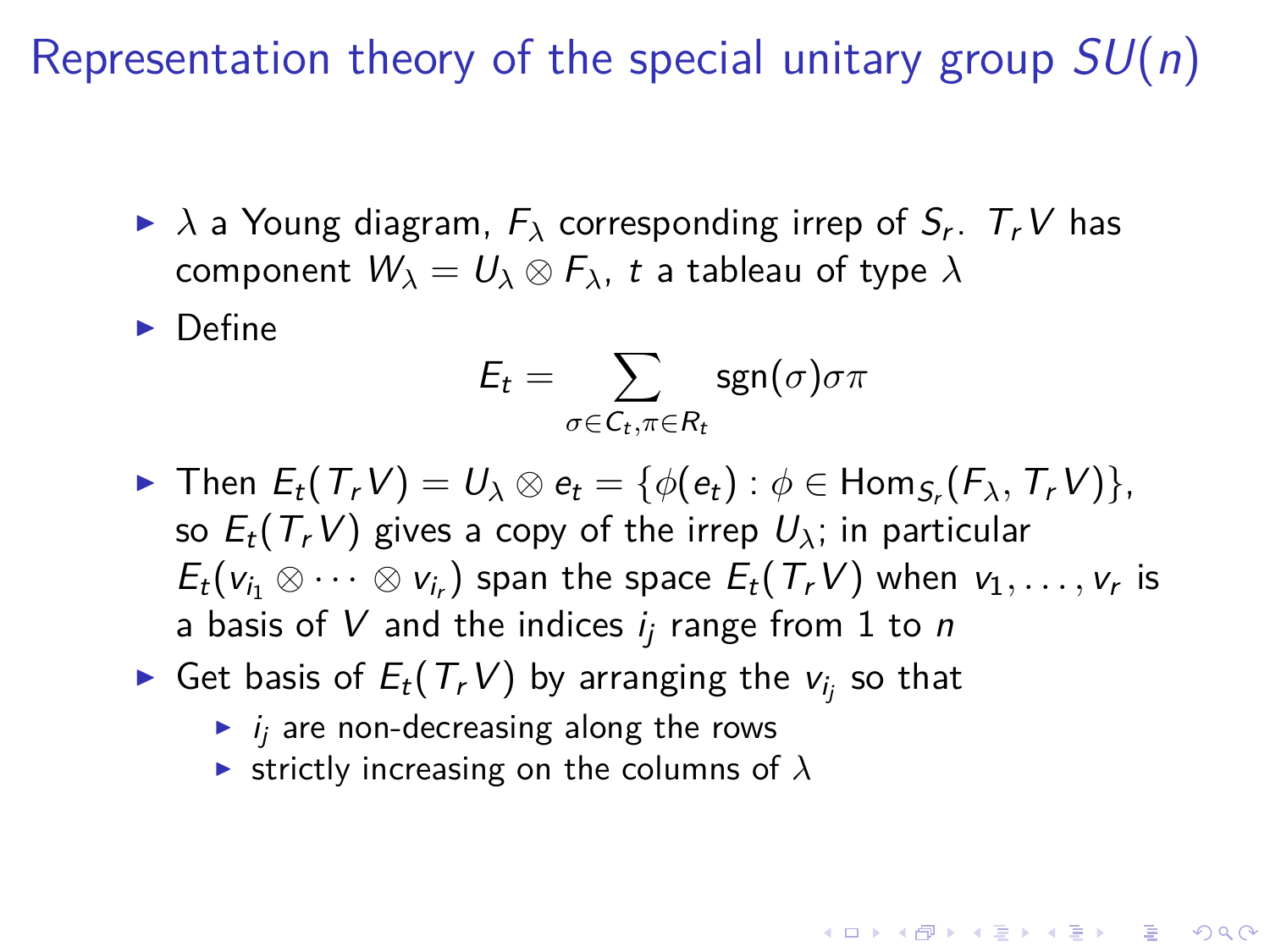- $\triangleright$  Goal: the  $U_\lambda$  are all the finite-dim. irreps of  $SL(V)$ , take  $V=\mathbb{C}^n$
- $\blacktriangleright$  subgroups of  $SL(n, \mathbb{C})$

$$
N_{+} = \left\{ \begin{pmatrix} 1 & * \\ & \ddots & \\ 0 & 1 \end{pmatrix} \right\}, \quad N_{-} = \left\{ \begin{pmatrix} 1 & 0 \\ & \ddots & \\ * & 1 \end{pmatrix} \right\},
$$

$$
H = \left\{ \begin{pmatrix} \delta_{1} & 0 \\ & \ddots & \\ 0 & \delta_{n} \end{pmatrix} : \prod_{i=1}^{n} \delta_{i} = 1 \right\}
$$

- $\triangleright$  weight vector: simultaneous eigenvector for all elements of H  $\Leftrightarrow$  there exists function  $\mu$  on H s.t.  $\rho(\delta)v = \mu(\delta)v$  for all *δ* ∈ H
- $P \mu(\delta) = \delta_1^{m_1} \cdots \delta_n^{m_n}$ , where the weight  $m = (m_1, \ldots, m_n)$  is only defined up to adding a constant s(1*, . . . ,* 1)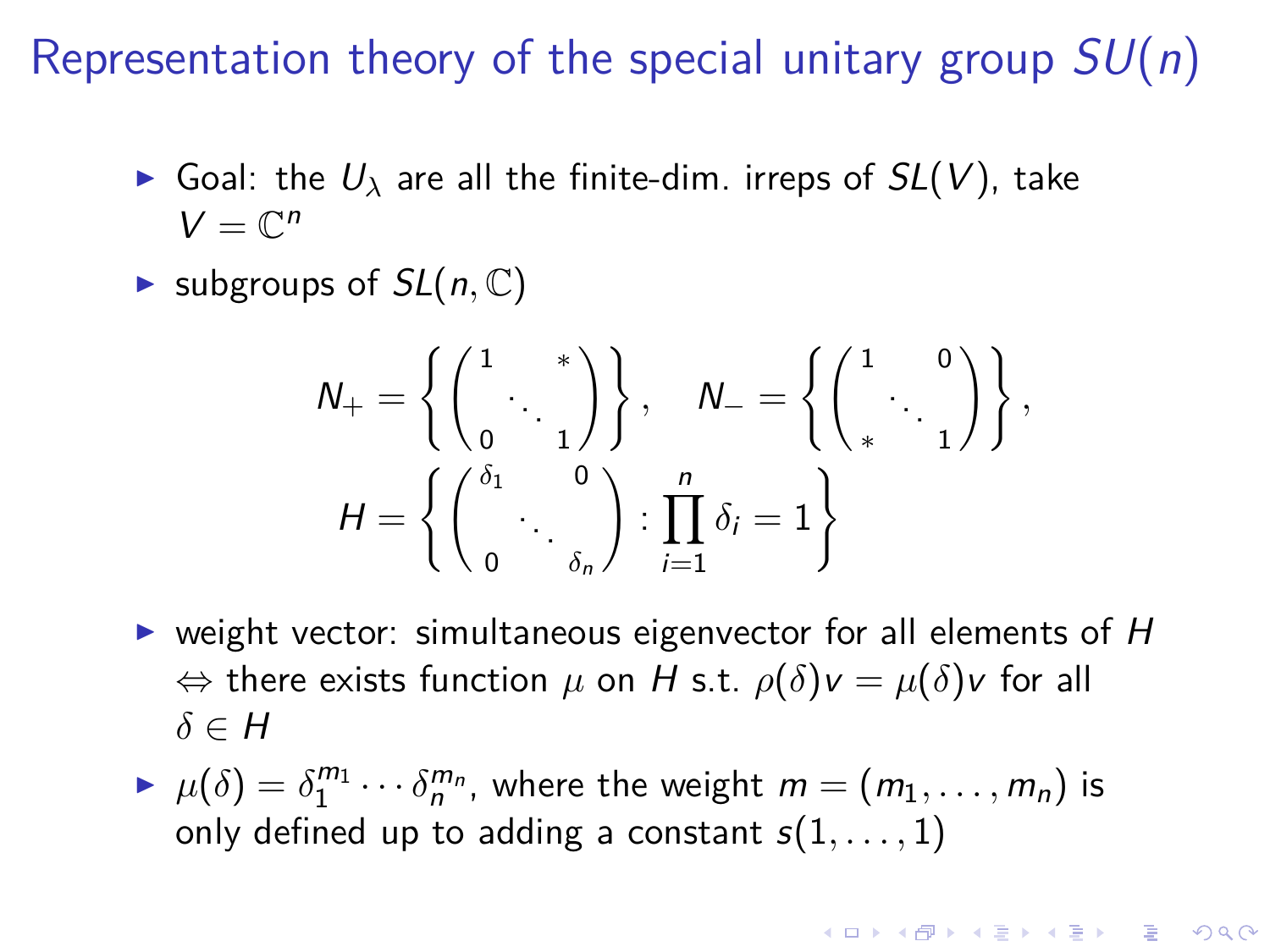- $\triangleright$  One can prove: Every finite-dim. rep of  $SL(d, \mathbb{C})$  has a maximal weight vector (i.e. a simultaneous eigenvector of  $B_+ = H \cdot N_+$ , it is determined (up to equivalence) by the corresponding highest weight m
- Passing to the Lie algebra of  $SL(d, \mathbb{C})$ , one shows that a maximal weight vector must obey

$$
m_1\geq m_2\geq \cdots \geq m_n
$$

KID KA KERKER E VOOR

(set  $m_n = 0$  by subtracting  $m_n(1, \ldots, 1)$ )

- ► This is just a Young diagram with (at most)  $n 1$  rows!
- In particular, we have constructed all irreps of  $SU(n)$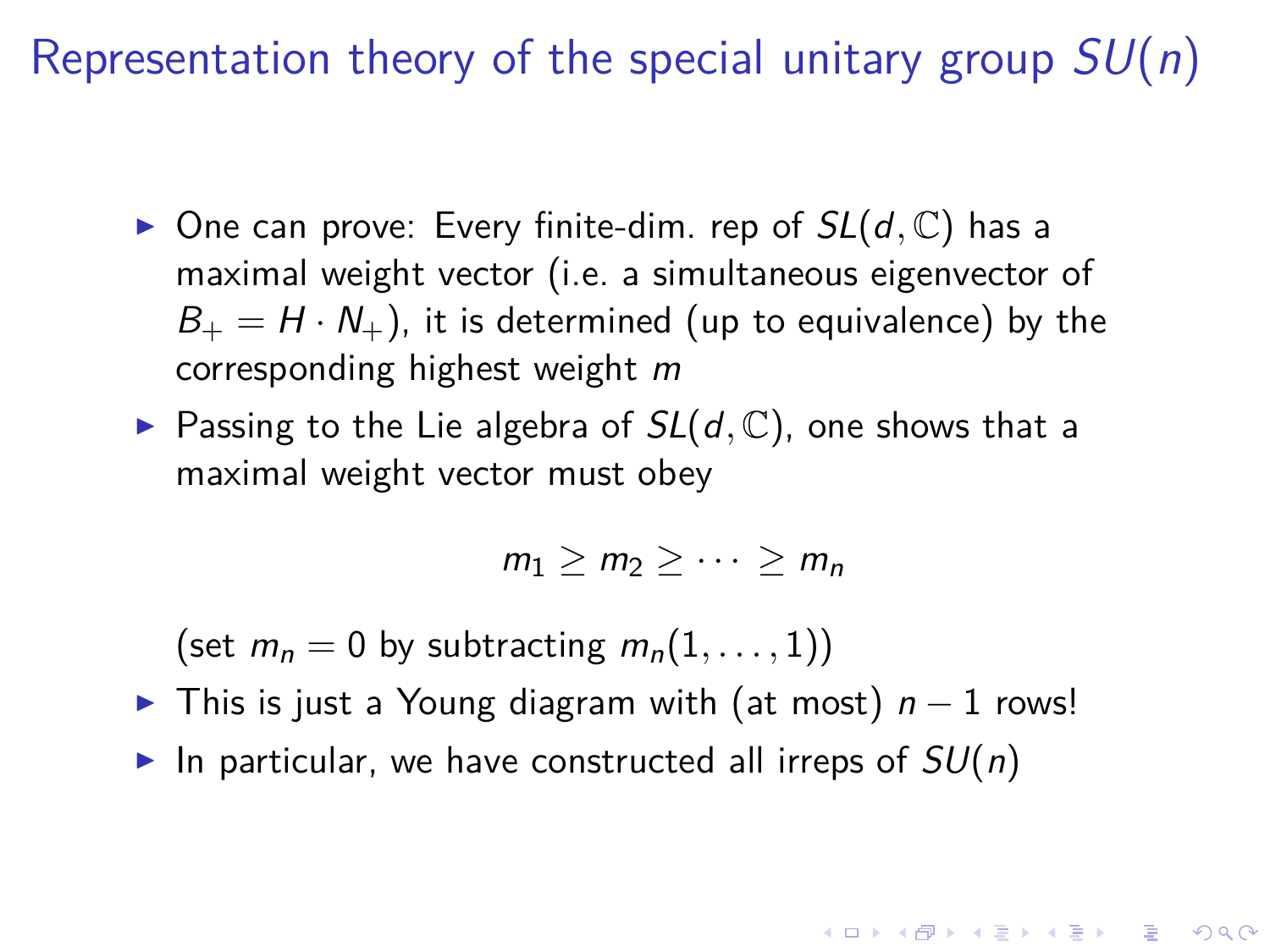# <span id="page-17-0"></span>Ordering of energy levels

- $\blacktriangleright$  Lieb/Mattis (1962), bipartite lattice with Heisenberg Hamiltonian ( $N = 2$  in our model); the ground state of H belongs at most to total spin  $s := |S_A - S_B|$  and (denoting  $E(S)$  the lowest energy eigenvalue with total spin S)  $E(S+1) > E(S)$  for all  $S > s$ ;  $E(S) > E(s)$  for  $S > s$  and a special type of lattice
- $\blacktriangleright$  Proof utilizes M subspaces and the Perron-Frobenius theorem

4 0 > 4 4 + 4 = + 4 = + = + + 0 4 0 +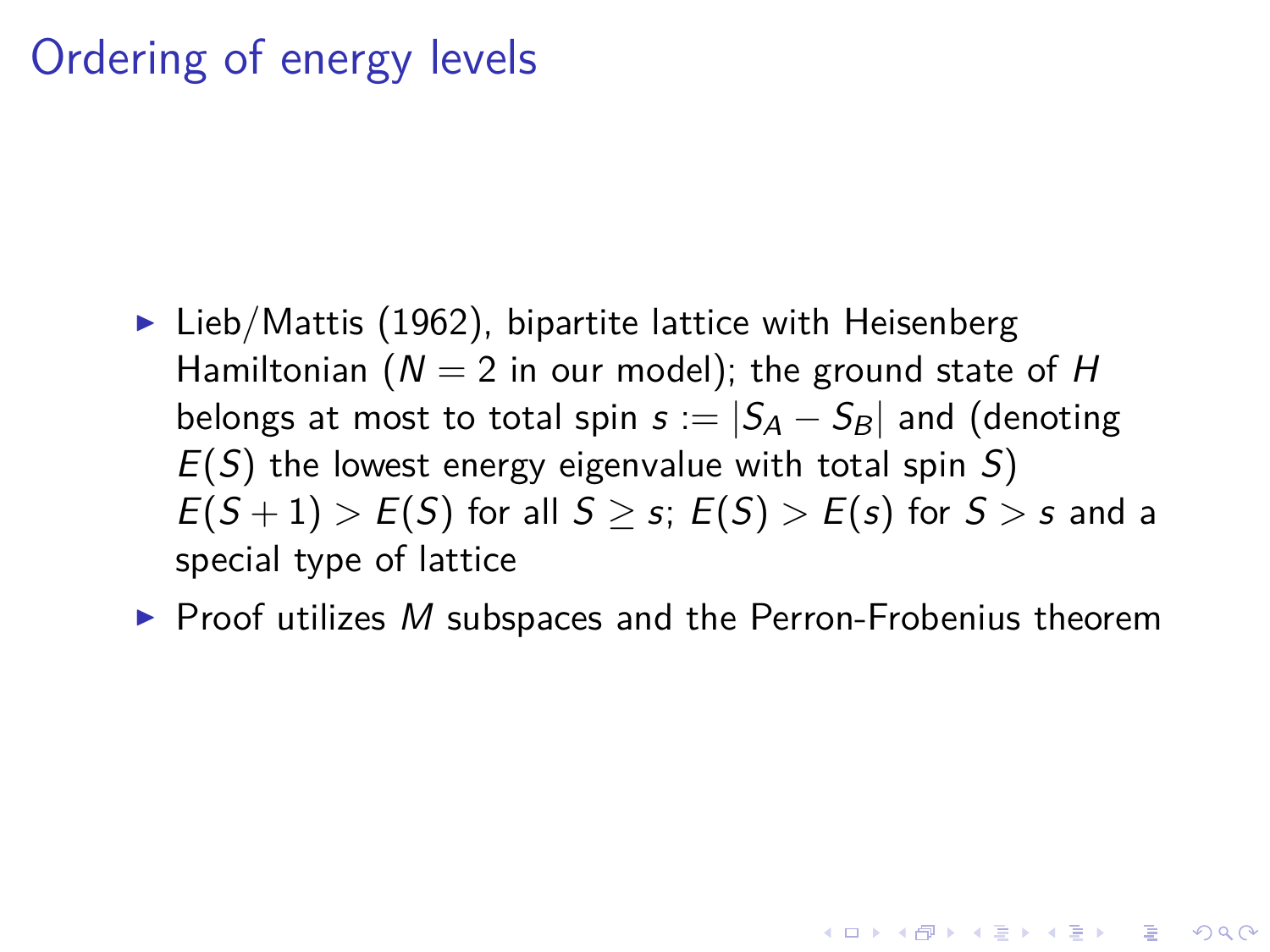# Ordering of energy levels

- ► Generalization to our case: space of states  $\mathcal{H} = \bigotimes_{i=1}^{|\Lambda|} \mathbb{C}^N$ , decompose space as  $\mathcal{H}=\bigoplus_{\lambda}\mathcal{H}_{\lambda}^{\textsf{N}},\ \lambda$  are Young diagrams with at most  $N - 1$  rows (since H is invariant under  $SU(N)$ )
- $\blacktriangleright$  Denote  $E(\lambda)$  relative ground state energy in the space  $\mathcal{H}^{N}_{\lambda}$
- $\triangleright$  Equivalent of LM theorem (Hakobyan, 2010 for the chain): If  $\lambda \geq \lambda'$ , then  $E(\lambda') > E(\lambda)$  and the relative ground state energy levels are non-degenerate (inside  $\mathcal{H}_\lambda^\mathsf{N} )$

**KOD KOD KED KED E VOOR**